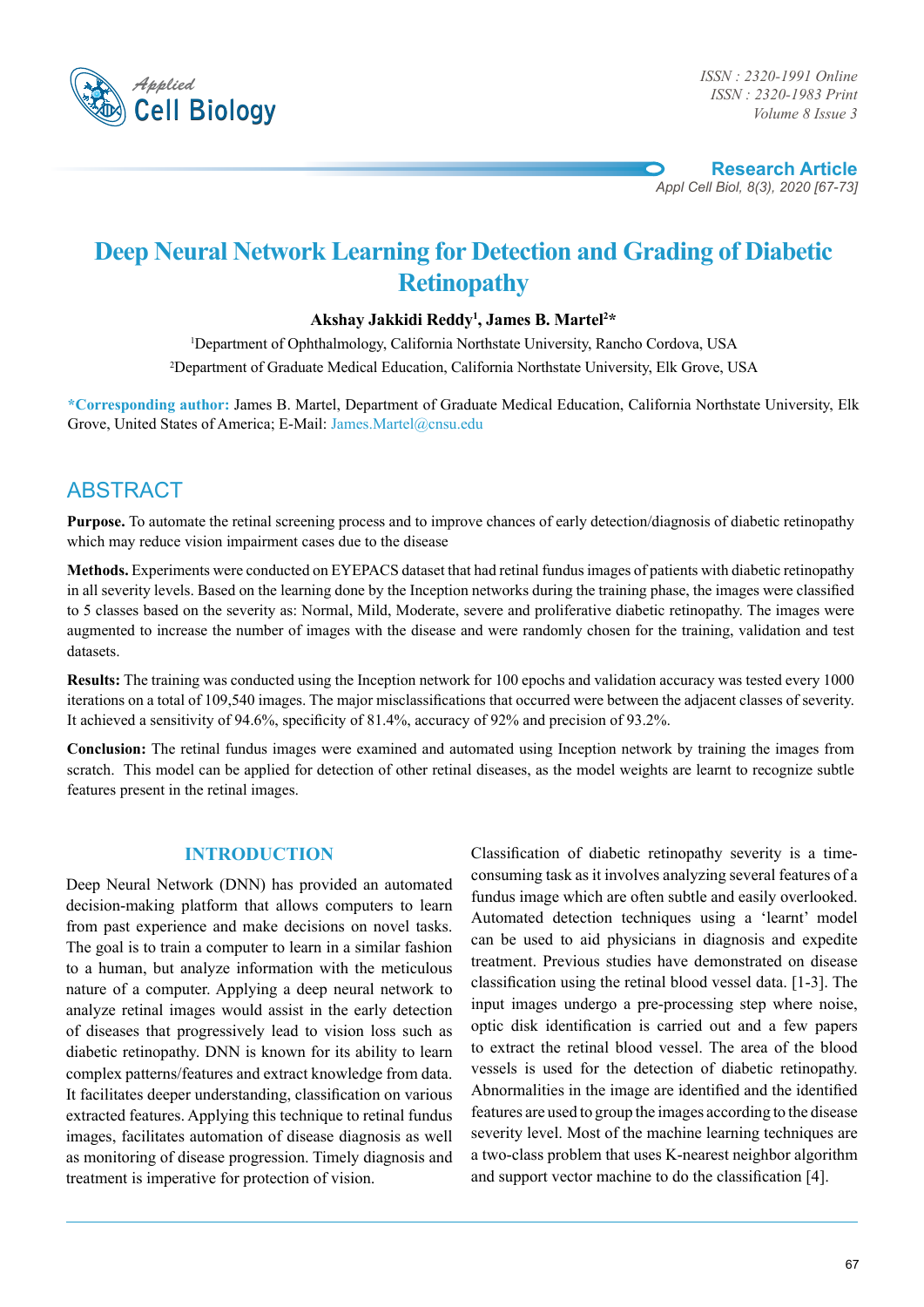The algorithm uses Fuzzy C means to allow features of the images to belongs to multiple clusters of information. The features that are extracted are given to support use within vector machine classifier to group the features as blood vessels, microaneurysms, exudates and texture features [5]. In a research where an automation technique which uses neural network to classify the diseased images as normal, non-proliferative diabetic retinopathy, proliferative diabetic retinopathy, the method uses morphological operations and image processing techniques in addition to texture analysis methods to extract the features for the neural network. Machine learning algorithms like support vector machine was used for a five-class classification problem where the images with diabetic retinopathy were classified to five different classes based on the severity level of the disease in the retinal image. The sensitivity and specificity that it recorded were 82% and 86% respectively [6].

Previous studies have focused on addressing specific characteristics of DR, such as microaneurysms or vessel segmentation, in order to generate a diagnosis. DNN is an artificial neural network that uses an algorithm to train the network on the desired functionality. The concept is modelled after human brain, solely for decision making with respect to a recognition/classification problems. DNN can be considered as a representational learning method which uses multiple data processing layers to learn and generate a model to represent the data in the dataset [7]. It has shown reliable and promising results with most of the computer vision problems. Convolutional neural network (CNN) is a deep neural network where convolution filters are moved across the image, detecting edge features present in the form of a line denoting a straight edge or a circle which could be a lesion/polyp at various orientations and locations. This is followed by detecting the arrangement of these edge features leading to the parts of the feature of interest and subsequent layers enables the classification of the feature of interest by combining the information retrieved from the previous layer. The main characteristics of CNN is in its increased number of layers. With more layers, there is increased abstraction and feature extraction. The filters are updated as they learn from the training data. These algorithms are parallelizable in nature and their results are probabilities indicating their chances for the input to belong to a particular class or class label [25]. Supervised learning is a machine learning technique which uses labeled data that guides the network towards learning the data. Supervised learning uses images that are labeled to its respective category of classes [8].

Convolutional neural network is used to detect the presence of exudates in the input image. Pre-processed image is

then given to the model to extract the exudates candidates and classify them. Retinal blood vessel segmentation was done for disease identification purpose. There was no pre-processing step done to the input images. They used a 10-layer architecture classifying the pixel as vessel or non-vessel. In a few researches the input retinal images are patched to size 27 x 27. The image patches are then given as input to the layers of convolutions, pooling and fully connected network model for classification of pixels to either vessel or non-vessel classes. The binary classification problems use the deep network architecture for individual detection of microaneurysms and exudates [9]. The proposed technique was applied on 65 x 65 patches and are modelled to locate only one abnormality. They use an eight-layer network of convolution, max pooling and fully connected layer.

Fine-grained discriminant features are learnt using multiple filter sizes in architecture models like GoogleNet, VGGNet and Residual network(ResNet). GoogleNet is a 22 layer architecture which improved the efficiency of utilizing the computing resources while keeping the computational cost to a lower value. VGGNet is a 16-layer architecture built using 3 x 3 convolutions and 2 x 2 pooling layers. The model proved the importance of a deep network beneficial for higher classification accuracy. The input to the network inspired from the above 3 networks used a hybrid color space input image LGI, where L represents the luminance channel, G is the green channel and I is the intensity channel. These were derived from L\*a\*b, RGB, I1, I2, I3 color spaces; taking into consideration only those channels that provided the most chrominance and/or luminance in the respective color space of the retinal image [10]. The L channel provides values in the range 0-100 while the other two channels have intensity values in the range 0-255. Green channel in RGB color space has most of the retinal information that is required for classification [11]. The models that were inspired from GoogleNet is called as combined kernel with multiple losses (CKML). The model which was inspired from VGGNet and ResNet is VGGNet with extra kernel (VNXK) [12].

Inception network, state of the art for detection and classification purposes used for diabetic retinopathy severity classification. Grading the severity level of a fundus image involves multiple factors and it can also differ with doctors and their perspective. The datasets used in this work was labelled and cross validated for consistency between 54 Ophthalmologists. Around 7 reads were considered to finalize the labels that were used for training the network. Their research assures a clean dataset with reliable images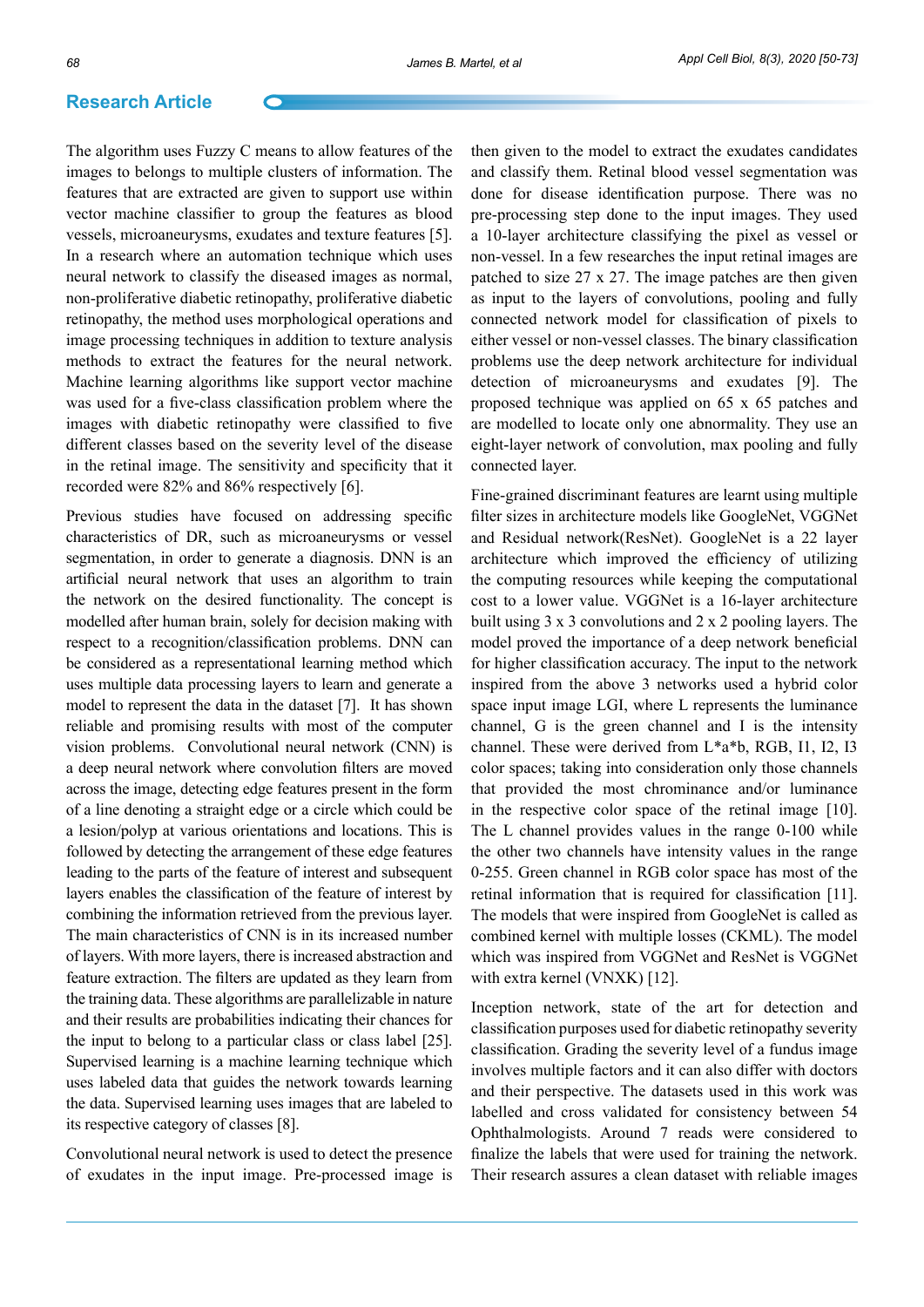labelled by Ophthalmologists. The Inception was originally a 1000 class classification problem. The last layer was modified to use it for the 5 class classification problem [13].

#### **Method and Structure**

Training of the algorithm was performed done using the EyePACS-1 dataset. EyePACS is comprised of 9963 images from 4997 individuals. these images were graded by 8 ophthalmologists with a redundancy of 8 grades per image. Severity was graded according to the international clinical diabetic retinopathy disease severity scale. This image set contains predominantly disease-free images, given a Class 0 designation. Diseased images were classified by order of increasing severity with mild, moderate and severe nonproliferative DR and proliferative DR given a class of 2-4 respectively. There is a greater number of normal's than any other class. This caused there to be a skew in the algorithm that biased selection of Class 0. Figure 1 shows the dataset split [14]. To balance this bias, 10 augmentation techniques were applied to the images in the dataset. The augmentations applied were random combinations of rotation, flipping, adding speckle noises and rotating/flipping a noised image. Out of these new variants, a total of 22000 images were considered per class at the time of training [15].

The input image pixels were taken into an array and saved in an uncompressed format .npz In this 5 class problem, the one hot vector format of labels had a shape of the number of the images in the dataset and the number of classes. The images are shuffled and a batch of 50 images are given as input to the network. This is done so that the network doesn't learn in the same format/ pattern [16].



#### **Network Model**

Inception networks applies the Network-in-network concept, where 1x1 convolutions are applied so that the features extracted from convolutional layers can be combined towards better results. It consists of convolutional, batch normalizations, max/average pooling, dropout, fully connected layers and Softmax at the output layer. In a convolutional layer, the computations are carried out by a set of learnable filters. It takes the inner product of the filter which contains random values if training from scratch or learned values if a pre-trained model is used, with a receptive field and applies an activation function for every section in the input image. The resulting values obtained for one filter is put together to form a feature map. In a forward pass, the convolution filters convolve across the input image and their respective output for every spatial location gets recorded for the succeeding layers. The layer carries out convolution both spatially and also to the full depth at the input layer. The error calculated at the end of every feed forward pass is used to update the weights, generating new convolution filters which are learnt from its prior forward pass. The max pooling layer gets the most significant features from a given set of values. It is used to reduce parameters and computations involved within a network. There are 2 types of pooling operation: Max pooling which gets the maximum value from the window under consideration. Average pooling deals with the average of the values within the window size. The dropout layer carries out a model averaging by dropping a random set of units from the network while training [17]. It is a regularization technique which is applied to reduce overfitting in a network. Dropout removes both the input and its corresponding output values based on a probability. The Inception network used a drop out ratio of 40% [23] before the Softmax classification layer [18].

All the convolutional layers in Inception network uses Rectified Linear Unit (ReLU) activation function. ReLU is a non-linear activation function that employs a function whose is threshold at zero. This is an activation function which enables faster learning, speeds up the network training and it promotes faster convergence of stochastic gradient descent when compared to other activation functions. A total of 27 layers are used for training and testing the network for severity level disease classification [19].

The Inception network utilizes the computations as efficiently as possible by selecting optimal sizes of filters for convolutions and by using aggressive regularizations. The outputs from 1x1, 3x3 and 5x5 filters were concatenated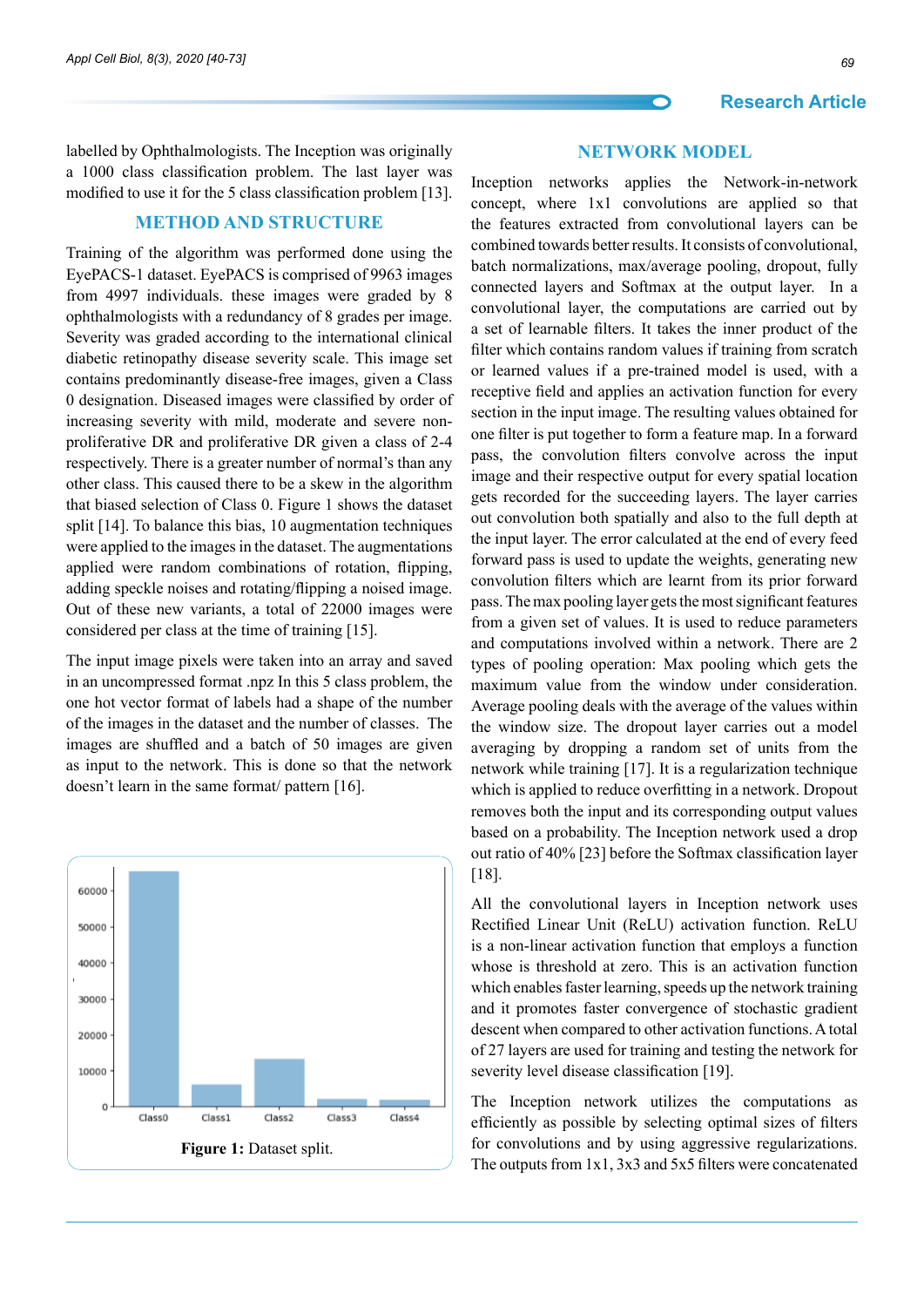to form the input features for the succeeding layer. The Inception network uses series of Inception modules comprising of concatenated outputs of multiple filter sizes. The smaller filter sizes used in the network are chosen in such that they do not lead to expensive computations. The 1x1 convolutions are carried out initially to reduce the computations that the succeeding filters of sizes 3x3 and 5x5 convolutions would require to do. The module layers are built by stacking up convolutional layers of varied filter sizes, and applying max-pooling to reduce the output sizes. The modules are then concatenated to a single output vector forming input to the next stages in the network. The final classification layer uses Softmax classifier with 5 units indicating the 5 classes to which the images are to be classified. In this paper, diabetic retinopathy disease severity classification was carried out using transfer learning process using a pre-trained Inception model and also by training an Inception network model from scratch on the dataset of balanced images [20].

#### **Training**

Instead of training an Inception network from scratch, the saved model with the existing weights, can be used to check how the network recognizes/respond to the images in the new dataset. Transfer learning is a technique where the parameters saved as a result of the training/learning procedure are used to learn similar types of problem. The last layer in the network is modified to classify the new dataset to the desired number of classes. The saved model weights are constant throughout the transfer learning process. The

parameters for the last layer alone go through the learning process for the set number of epochs.

Inception was originally trained on a dataset of random objects. The network records a top-5 error of 6.67% with the ImageNet dataset with receptive field sizes of 299 x 299. The Inception model weights were trained on random objects in the ImageNet dataset. This dataset is a very large-scale image dataset. A few example categories which comprises this dataset includes: images of terrestrial animals, aquatic/ marine organisms, objects, trees, cars, food, person and structures. From the experiments tabulated in table1 we can see that it was not able to carry out the severity classification of the retinal images. The severity differences between the retinal images from class0, class1, class2 are very subtle. It required intense learning using a wide and deep network like Inception from scratch for the network to identify the image features that can be used to categorize them to the respective classes. Subsequent retaining took place [21].

The network model was trained from scratch using the images in the balanced training dataset. Every convolution layer in the network model used a square filter of optimal size across every input image channel.

This deep neural network technique extracts the feature vector from the raw input image pixel and classifies them to either of the groups using fully connected layers. The values obtained from a single input image as a result of convolution is summed up for the whole input map and then the result is given to an activation function. Unlike in sigmoid activation function, in ReLU the gradients do not become 0

| Table 1: Inception transfer learning parameters |                                   |  |  |  |
|-------------------------------------------------|-----------------------------------|--|--|--|
| <b>Transfer Learning Parameters</b>             | <b>Values</b>                     |  |  |  |
| <b>Cost Estimation</b>                          | Softmax cross entropy with logits |  |  |  |
| Optimizer                                       | <b>Gradient Descent Optimizer</b> |  |  |  |
| Number of Epochs                                | 50,000                            |  |  |  |
| Images per class                                | 22000                             |  |  |  |
| Training data                                   | 70%                               |  |  |  |
| Validation data                                 | $20\%$                            |  |  |  |
| Test data                                       | 10%                               |  |  |  |

| Table 2: Inception retraining results |                          |                            |                      |  |  |  |
|---------------------------------------|--------------------------|----------------------------|----------------------|--|--|--|
| <b>Learning Rate</b>                  | <b>Training Accuracy</b> | <b>Validation Accuracy</b> | <b>Test Accuracy</b> |  |  |  |
| 1.5                                   | 47.0%                    | 44.0%                      | 43.50%               |  |  |  |
| 0.1                                   | $45.0\%$                 | 34.0%                      | 36.3%                |  |  |  |
| 0.01                                  | 55.5%                    | $47.7\%$                   | 50.8%                |  |  |  |
| 0.001                                 | 50.8%                    | 46.9%                      | 48.20%               |  |  |  |
| 0.005                                 | 56.2%                    | 46.1%                      | 50.4%                |  |  |  |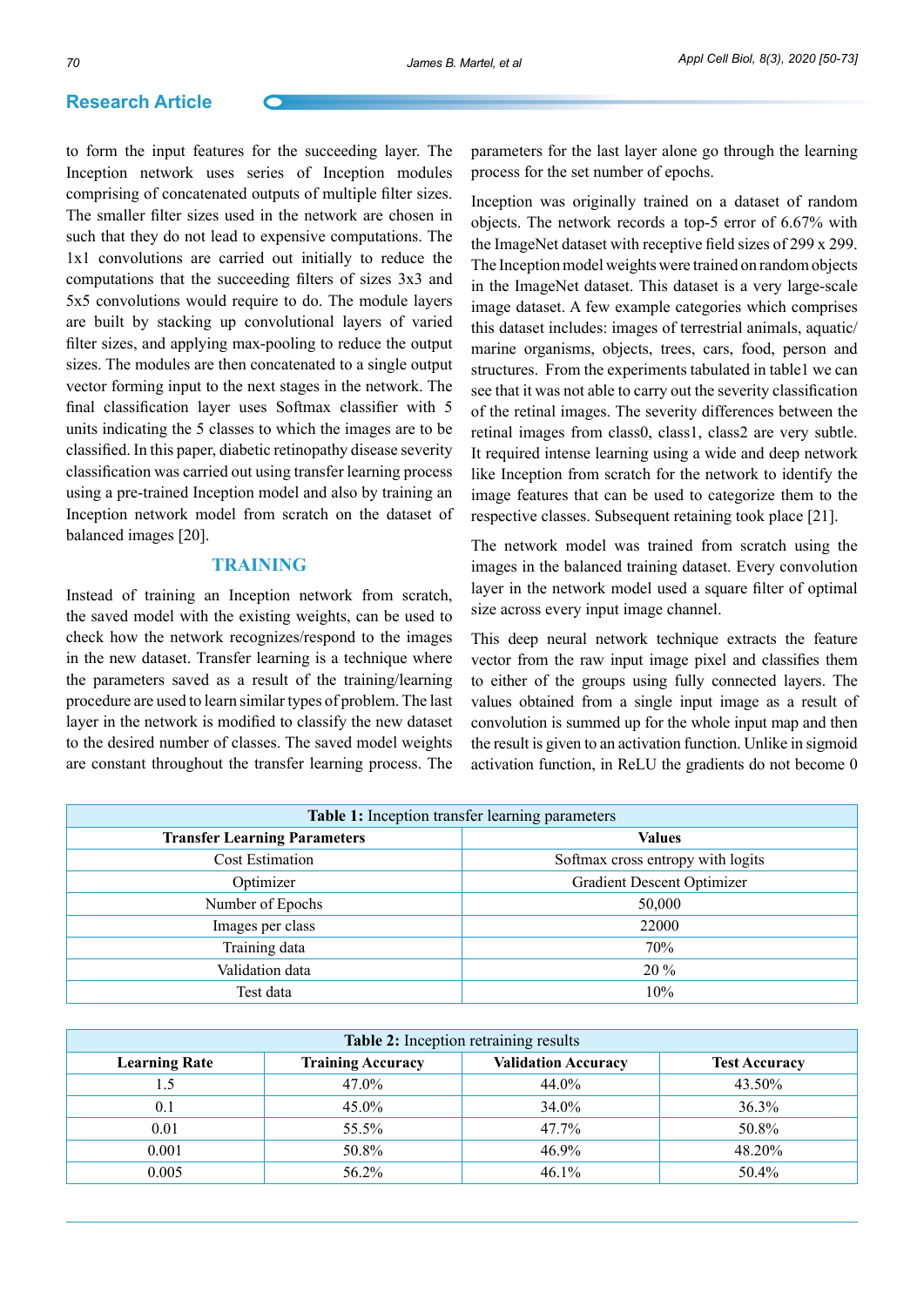after a few steps in the training process. The pooling layer retains the pixels that has the most significance in the area under consideration. The pooling used in this paper is 2x2 max pooling with a stride of 2. The number of pixels with which we move across the image is called as stride [22]. The resulting volume size can be calculated using the input size, filter size and the stride value. These layers are independent of the number of channels in the input image. The max pooling operation does not do any form of training, instead it fetches us with the most promising features in the image [23].

The gradient optimizer used is gradient descent optimizer with momentum. A learning rate of 0.001 and the cost was estimated using categorical cross entropy. The gradient descent algorithm is used to minimize the cost which is in terms of weights and bias. Categorical cross entropy is computed between the predictions and the targets. It indicates how close the predicted result is to the target label. In the final output layer, 5 neurons: 0 indicating the non-diseased class and 1 indicating the mild diseased class, 2 indicates the moderate diseased class, 3 severe NPDR and 4 indicates PDR. The training was initially done on a smaller dataset, with 5000 images in every class. Due to the wide and deep nature of the network, it was found to be overfitting towards the latter half of the training. Applying augmentations to the images, the number of images in the dataset were increased. Training the Inception from scratch using the bigger dataset showed improved training, validation and test accuracy values [24].

This research problem focused on learning multi-level features extracted from huge dataset of images. The experiments conducted involved usage of deep and wide network layers for predictive classification/decision making. Due to larger number of input images in the training dataset in its training phase, it involved computations in a larger scale and generation of numerous parameters like bias values, weight matrices from one neuron to the other, for all the feature maps in every layer of the network model. GPU nodes that can carry out the computationally intensive tasks were used in the training phase and also in the testing phase. The network took around 2 weeks of NVIDIA's Tesla P-100 GPU hours to complete the training phase. The GPU node used Pascal architecture and it used CUDA 8.0 toolkit for GPU learning [25].

#### **Results**

The Inception network was applied to the dataset to get the following results. Training the Inception network model from scratch showed steady learning on the images in the dataset. The validation accuracy was found every

#### **Research Article**





1000 iterations using the learnt model at that respective iteration. The model showed significant learning and it gave training and validation accuracy values of 93% and 94% respectively. Figure 3 shows the accuracy plot and Figure 4 shows the plot for the loss at the respective iteration.

The 4 main parameters that are required for finding the performance measurements were calculated. The number of correctly detected diabetic retinopathy images is True Positive. True Negative is the number of images that were correctly classified as non-diabetic retinopathy images. False positive indicates the number of normal images that were wrongly classified as diseased and False Negative images is the number of diseased images that were correctly classified as diabetic retinopathy images. These 4 parameters were used to calculate sensitivity which indicates the chances for the test to be positive for images that shows signs of the disease. Specificity measures the chances for a normal image to be classified as normal itself. These performance measurements are calculated as follows: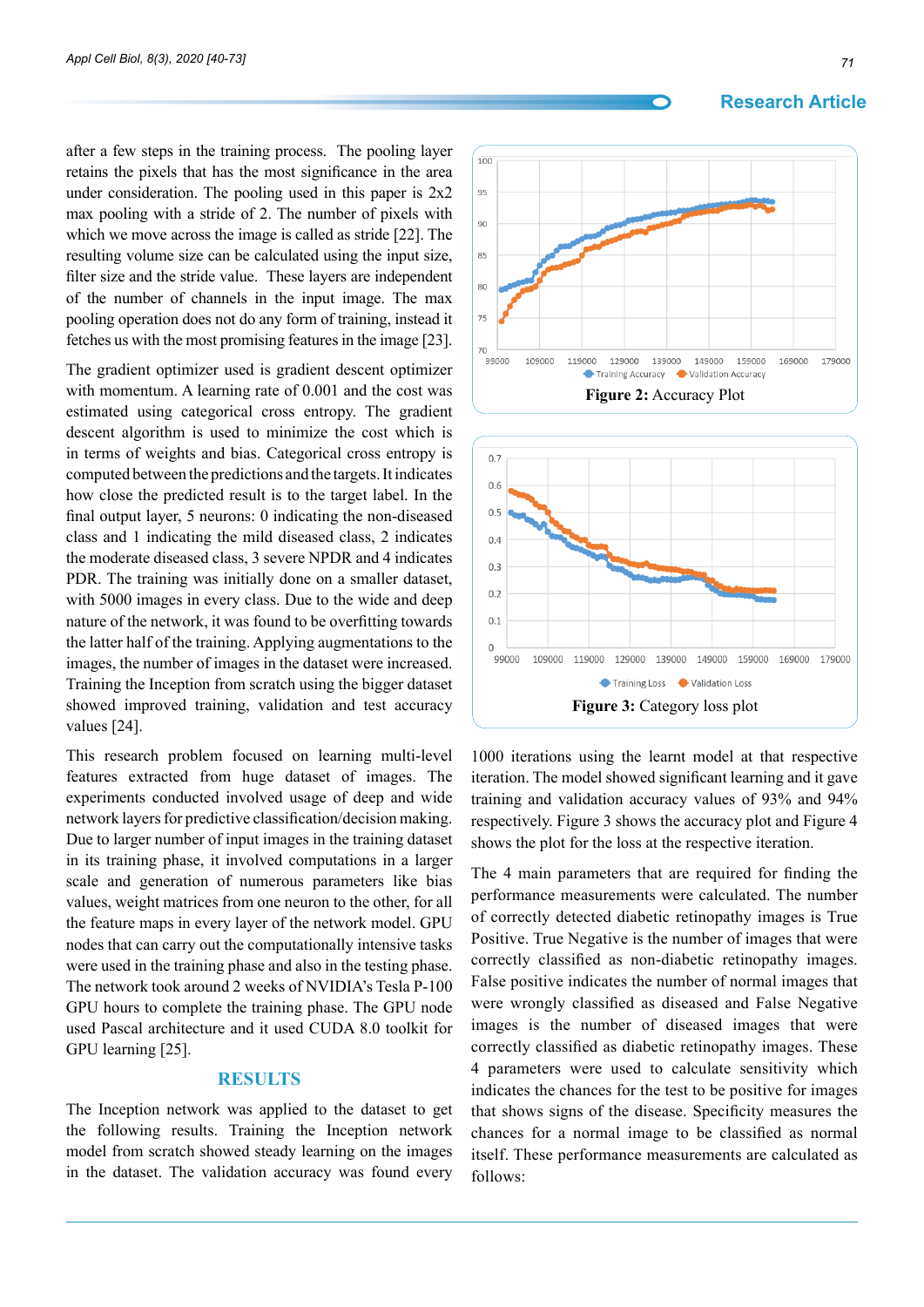• *Sensitivity* = 
$$
\frac{\tau P}{\tau P + F N}
$$

• 
$$
Specificity = \frac{TN}{TN+FP}
$$

$$
TP + TN
$$

$$
\bullet \qquad Accuracy = \frac{1}{TP + TN + FP + FN}
$$

Precision  $=\frac{TP}{TP+}$ ●

| <b>Parameters</b>        | Value | <b>Sensitivity</b> | <b>Specificity</b> | Accuracy | Precision |
|--------------------------|-------|--------------------|--------------------|----------|-----------|
| <b>Learning Rate</b>     | 0.001 | 94.6%              | 81.8%              | 91.3%    | 93.7%     |
| <b>Number of Epoch</b>   | 100   |                    |                    |          |           |
| <b>Training images</b>   | 78518 |                    |                    |          |           |
| <b>Validation images</b> | 19630 |                    |                    |          |           |
| <b>Test Image</b>        | 300   |                    |                    |          |           |
| <b>Batch Size</b>        | 50    |                    |                    |          |           |

## **Discussion**

Deep Learning was applied to the retinal images for classification based on diabetic retinopathy disease severity level as based on the international standard. Inception networks for machine learning can be trained via saved state and through de novo. It appears as though the differences between DR severity classes is too minor to be picked up using a premade algorithm. In order to pick up the subtle differences, using the inception network, de novo algorithm generation must be done. The inception network was trained purely from the EyePacs dataset to classify the images according to the severity of the abnormalities present in the retinal fundus images. The accuracy values can be improved if the dataset can be analyzed and filtered from images that are non-gradable by medical professionals. This model can be applied for detection of other retinal diseases, as the model weights are learnt to recognize subtle features present in the retinal images. Automating the retinal screening process can facilitate better and faster access to medical treatment/screening thereby reducing the chances for vision impairment/ timely treatment among the diseased.

## **References**

- 1. Mo J, Zhang L. Multi-level deep supervised networks for retinal vessel segmentation. Int J Comput Assist Radiol Surg. 2017 Dec;12(12):2181-2193. doi: 10.1007/s11548-017-1619-0. Epub 2017 Jun 2. PMID: 28577175.
- 2. Eftekhari N, Pourreza HR, Masoudi M, Ghiasi-Shirazi K, Saeedi E. Microaneurysm detection in fundus images using a two-step convolutional neural network. Biomed Eng Online. 2019 May 29;18(1):67. doi: 10.1186/s12938-019-0675-9. PMID: 31142335; PMCID: PMC6542103.
- 3. Hua CH, Huynh-The T, Lee S. Retinal Vessel Segmentation using Round-wise Features Aggregation on Bracket-shaped Convolutional Neural Networks. Annu Int Conf IEEE Eng Med Biol Soc. 2019 Jul;2019:36-39. doi: 10.1109/ EMBC.2019.8856552. PMID: 31945839.
- 4. Usman Akram M, Khalid S, Tariq A, Khan SA, Azam F. Detection and classification of retinal lesions for grading of diabetic retinopathy. Comput Biol Med. 2014 Feb;45:161-71. doi: 10.1016/j.compbiomed.2013.11.014. Epub 2013 Dec 1. PMID: 24480176.
- 5. Prentašić P, Lončarić S. Detection of exudates in fundus photographs using deep neural networks and anatomical landmark detection fusion. Comput Methods Programs Biomed. 2016 Dec;137:281-292. doi: 10.1016/j.cmpb.2016.09.018. Epub 2016 Oct 6. PMID: 28110732.
- 6. Gulshan V, Peng L, Coram M, Stumpe MC, Wu D, Narayanaswamy A, Venugopalan S, Widner K, Madams T, Cuadros J, Kim R, Raman R, Nelson PC, Mega JL, Webster DR. Development and Validation of a Deep Learning Algorithm for Detection of Diabetic Retinopathy in Retinal Fundus Photographs. JAMA. 2016 Dec 13;316(22):2402-2410. doi: 10.1001/jama.2016.17216. PMID: 27898976.
- 7. Ometto G, Erlandsen M, Hunter A, Bek T. The role of retinopathy distribution and other lesion types for the definition of examination intervals during screening for diabetic retinopathy. Acta Ophthalmol. 2017 Jun;95(4):400-404. doi: 10.1111/aos.13334. Epub 2016 Nov 19. PMID: 27864877.
- 8. Walter T, Klein JC, Massin P, Erginay A. A contribution of image processing to the diagnosis of diabetic retinopathy--detection of exudates in color fundus images of the human retina. IEEE Trans Med Imaging. 2002 Oct;21(10):1236-43. doi: 10.1109/ TMI.2002.806290. PMID: 12585705.
- 9. Sopharak A, Uyyanonvara B, Barman S, Williamson TH. Automatic detection of diabetic retinopathy exudates from nondilated retinal images using mathematical morphology methods. Comput Med Imaging Graph. 2008 Dec;32(8):720-7. doi: 10.1016/j.compmedimag.2008.08.009. Epub 2008 Oct 18. PMID: 18930631.
- 10. Schlegl T, Waldstein SM, Bogunovic H, Endstraßer F, Sadeghipour A, Philip AM, Podkowinski D, Gerendas BS, Langs G, Schmidt-Erfurth U. Fully Automated Detection and Quantification of Macular Fluid in OCT Using Deep Learning. Ophthalmology. 2018 Apr;125(4):549-558. doi: 10.1016/j.ophtha.2017.10.031. Epub 2017 Dec 8. PMID: 29224926.
- 11. Sánchez CI, Niemeijer M, Išgum I, Dumitrescu A, Suttorp-Schulten MS, Abràmoff MD, van Ginneken B. Contextual computer-aided detection: improving bright lesion detection in retinal images and coronary calcification identification in CT scans. Med Image Anal. 2012 Jan;16(1):50-62. doi: 10.1016/j. media.2011.05.004. Epub 2011 Jun 1. PMID: 21689964.
- 12. Liskowski P, Krawiec K. Segmenting Retinal Blood Vessels With Deep Neural Networks. IEEE Trans Med Imaging. 2016 Nov;35(11):2369-2380. doi: 10.1109/TMI.2016.2546227. Epub 2016 Mar 24. PMID: 27046869.
- 13. Eladawi N, Elmogy MM, Ghazal M, Helmy O, Aboelfetouh A, Riad A, Schaal S, El-Baz A. Classification of retinal diseases based on OCT Images. Front Biosci (Landmark Ed). 2018 Jan 1;23:247-264. doi: 10.2741/4589. PMID: 28930545.
- 14. Salamat N, Missen MMS, Rashid A. Diabetic retinopathy techniques in retinal images: A review. Artif Intell Med. 2019 Jun;97:168-188. doi: 10.1016/j.artmed.2018.10.009. Epub 2018 Nov 16. PMID: 30448367.